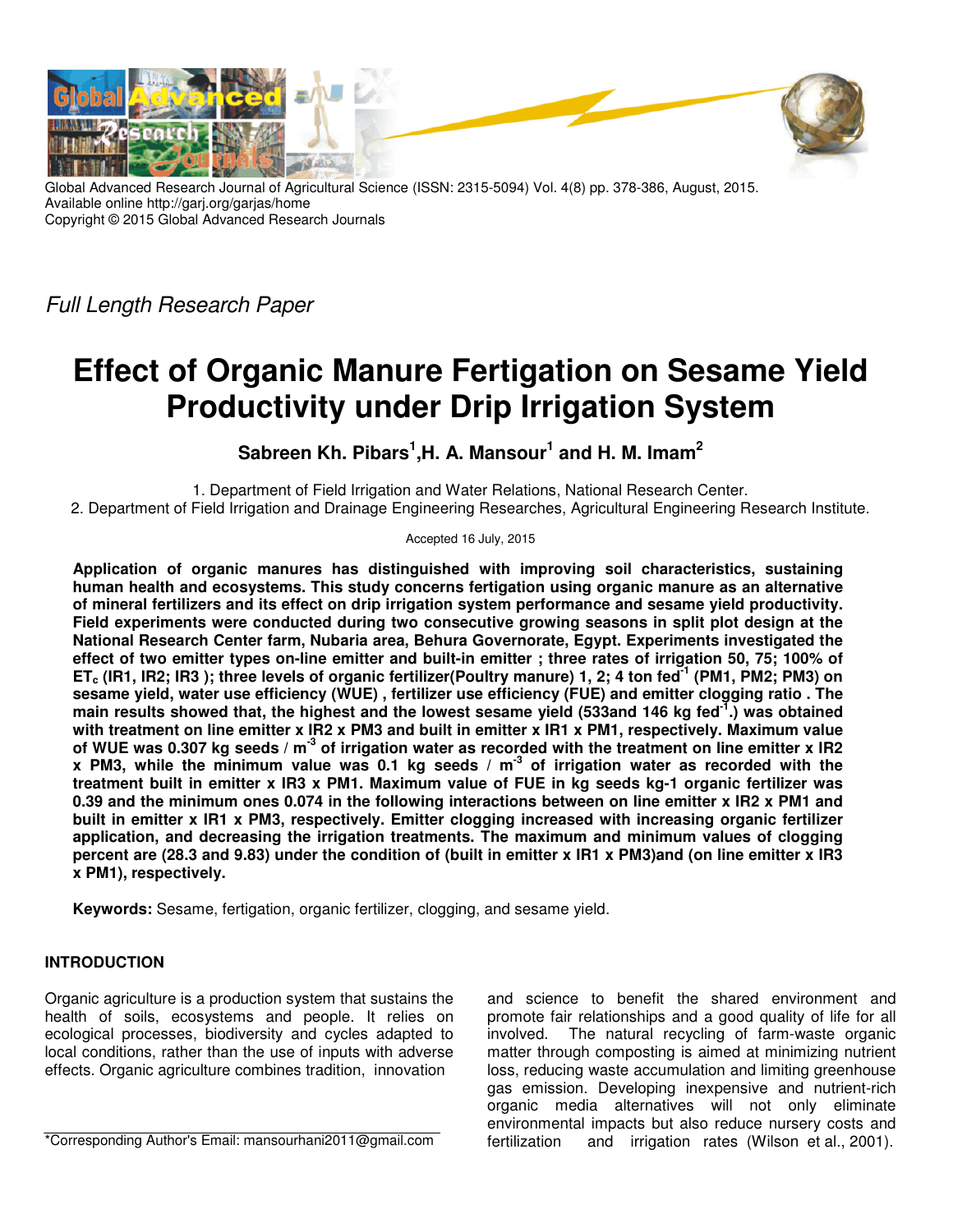Application of organic manures has various advantages like improving soil physical properties, water holding capacity, and organic carbon content apart from supplying good quality of nutrients. Poultry manure is rich organic manure since solid and liquid excreta are excreted together resulting in no urine loss. In fresh poultry excreta uric acid or rate is the most abundant nitrogen compound while urea and ammonium are present in small amounts (Krogdahl, A., and B. Dahlsgard. 1981). Poultry manure could be an excellent source of nutrients it has been extensively used for the production of other crops such as maize, Amaranth and tomato (Ayeni el al., 2010 and Makinde et al., 2010).

Many researchers have shown that poultry manure contains nutrients such as N, P, K and micronutrients that could be used to increase soil fertility (Ayeni and Adetunji, 2010).

In order to minimize cost and make the poultry manure readily soluble and effective as source of fertilizer; there is need to combine poultry manure with water for optimum vegetable production during the dry season. Composted manure that is implemented in the soil prior to planting as the sole fertilizer, resulted insignificant down-leaching of nitrate through the root zone to the groundwater. On the other hand, similar intensive agriculture that implemented liquid fertilizer through drip irrigation, as commonly practiced in conventional agriculture, resulted in much lower rates of pollution of the root zone and groundwater. Productive agriculture must inherently include the leaching of excess lower quality water below the root zone to the unsaturated zone and ultimately to the groundwater (Shani etal., 2007; Dudley et al., 2008).The reason why fertigation has become the state of art in plant nutrition particularly in arid environments is that nutrients can be applied in the correct dosage and at the required time appropriate for each specific growth stage. Fertilizers applied under conventional methods of irrigation are generally not efficiently used by the crop (Cassel et al. 2001; Hebbar et al.,2004). Proper fertigation management requires the knowledge of soil fertility status and nutrient uptake pattern of the crop. Monitoring of soil and plant nutrient status is an essential safeguard to ensure maximum crop productivity.

Drip irrigation involves the application of small frequent irrigation systems to saturate the soil and fulfill plant water requirements. There are specific problems in the management of sandy soils, including their excessive permeability and low water and nutrient holding capacities (Suganya and Sivasamy, 2006). The use of modern irrigation systems (surface and subsurface drip) in cultivating ornamental plants has improved the growth and quality of flowers (Gengoglan et al., 2006; El-Shawadfy, 2008). Therefore, managing the use of irrigation and plant nutrients is a major challenge for sandy soil amelioration efforts.

Hence, the objective of this work was to determine the effect of organic manure fertigation, types of emitters and

irrigation regimes on the yield and both water and fertilizer use efficiency of sesame in a Sandy Soil.

## **MATERIALS AND METHOD**

## **Field Experiments**

Field experiments were conducted in two successive growing seasons to study the effect fertigation organic manure , types of emitters and irrigation regimes on the yield and both water and phosphorous use efficiency of sesame in New Reclaimed Lands.

### **Irrigation water characteristics**

The source of irrigation water at experimental site is well water (the total depth of wall: 45 m; water depth from ground surface: 4-5 m; and diameter of well: 6"). Screen filter ( 2" /2" inlet, outlet diam.; 35 m3/h discharge rate and filtration degree 120 mesh). Water sample was taken from the irrigation water to be analyzed. Table (2) shows the results of irrigation water analysis.

### **Experiment Layout**

The experiments were carried out in split plot design with three replications combined over method of irrigation. Sesame (Shndweel 3 variety) was sown in hills, 10 cm a part. Thinning to two plants per hill was done at 14 days after planting. The normal agricultural practices for growing sesame were followed as recommended in the region. The main plots were devoted to two types of drippers for drip irrigation system; sub-main plots were devoted to three rates of irrigation treatments. On the other hand, the subsub-plots were devoted into three levels of organic fertilizer treatments.

#### **Lateral line design**

The lateral line (outer) diameter was 15.5 mm for both online and built-in emitters. The lateral length was 40 m and emitter spacing according to soil type was 0.34 m. Figure 1 show the layout of irrigation water distribution system design for experimental treatments.

## **Fertilization Treatments**

The chemical analysis of the Poultry manure is in Table 3. The Poultry manure was prepared using water at a rate of 4.2 kg/L (Afolayan et. Al.,2014) of Poultry manure, stored for 48 hrs, and subsequently injected into the drip irrigation network and applied using a fertigation programmer at rates of 1, 2 and 4 ton fed<sup>-1</sup>(PM<sub>1</sub>, PM<sub>2</sub> and PM<sub>3</sub>). The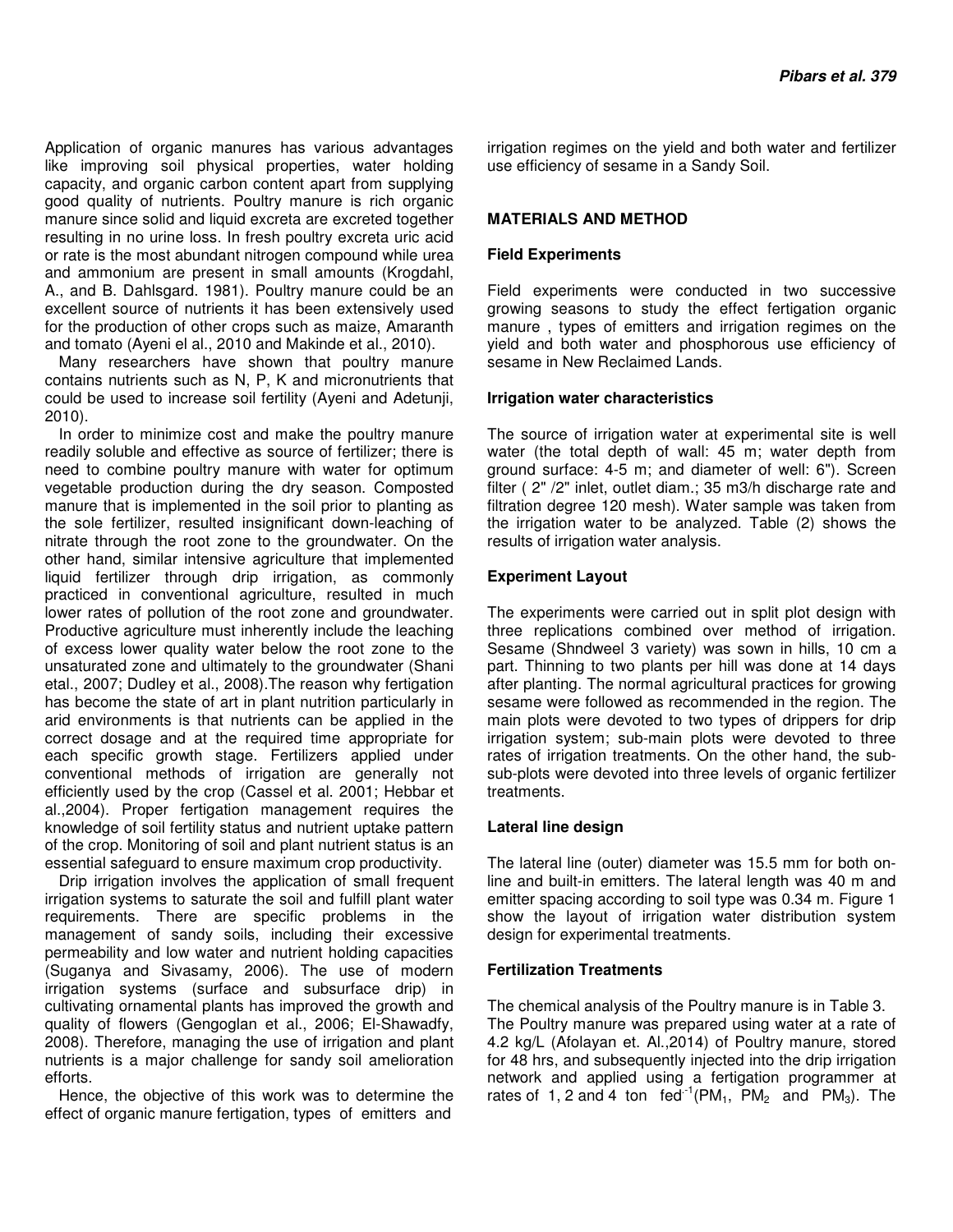| <b>Sample</b><br>depth,<br>cm | <b>Particle Size Distribution, %</b>        |                     |                            |                          |      | $\theta_w$<br>(w/w) |      | <b>O.M.</b> | рH                | EC           |                         |
|-------------------------------|---------------------------------------------|---------------------|----------------------------|--------------------------|------|---------------------|------|-------------|-------------------|--------------|-------------------------|
|                               | Coarse<br>Sand                              | <b>Fine</b><br>Sand | Clay<br>and<br><b>Silt</b> | CaCo <sub>3</sub><br>(%) | F.C  | W.P                 | S.P  | (%)         | (1:2.5)           | $(dSm^{-1})$ | <b>Texture</b><br>class |
| $0 - 20$                      | 57.76                                       | 50.70               | 2.45                       | 7.02                     | 10.1 | 4.7                 | 21.0 | 0.65        | 8.7               | 0.35         | Sandy                   |
| $20 - 40$                     | 56.99                                       | 39.56               | 3.75                       | 2.34                     | 13.5 | 5.6                 | 19.0 | 0.40        | 8.8               | 0.32         | Sandy                   |
| 40-60                         | 36.78                                       | 59.40               | 3.84                       | 4.68                     | 12.5 | 4.6                 | 22.0 | 0.25        | 9.3               | 0.44         | Sandy                   |
| Where:<br>F.C                 | B.D<br>: Bulk density,<br>: Field capacity, |                     |                            |                          | W.P  | : Welting point,    |      | A.W         | : Available water |              |                         |

 **Table 1:** Some soil physical properties of the experiment at site

 **Table 2:** Some chemical data of the irrigation water at Nubaria

| pH    | EC   | Soluble ions<br>meq/l |           |                 |       |                  |          |           |            |  |
|-------|------|-----------------------|-----------|-----------------|-------|------------------|----------|-----------|------------|--|
| 1:2.5 | dS/m | <b>Cations</b>        |           |                 |       | <b>Anions</b>    |          |           | <b>SAR</b> |  |
|       |      | $Ca++$                | $Mg^{+*}$ | Na <sup>+</sup> | $K^+$ | HCO <sub>3</sub> | $SO_4^-$ | <b>CI</b> |            |  |
| 7.63  | 0.39 | .02                   | 0.51      | 2.43            | 0.22  | 0.13             | .34      | 2.71      | 2.8        |  |



 **Figure 1:** Distribution system design layout.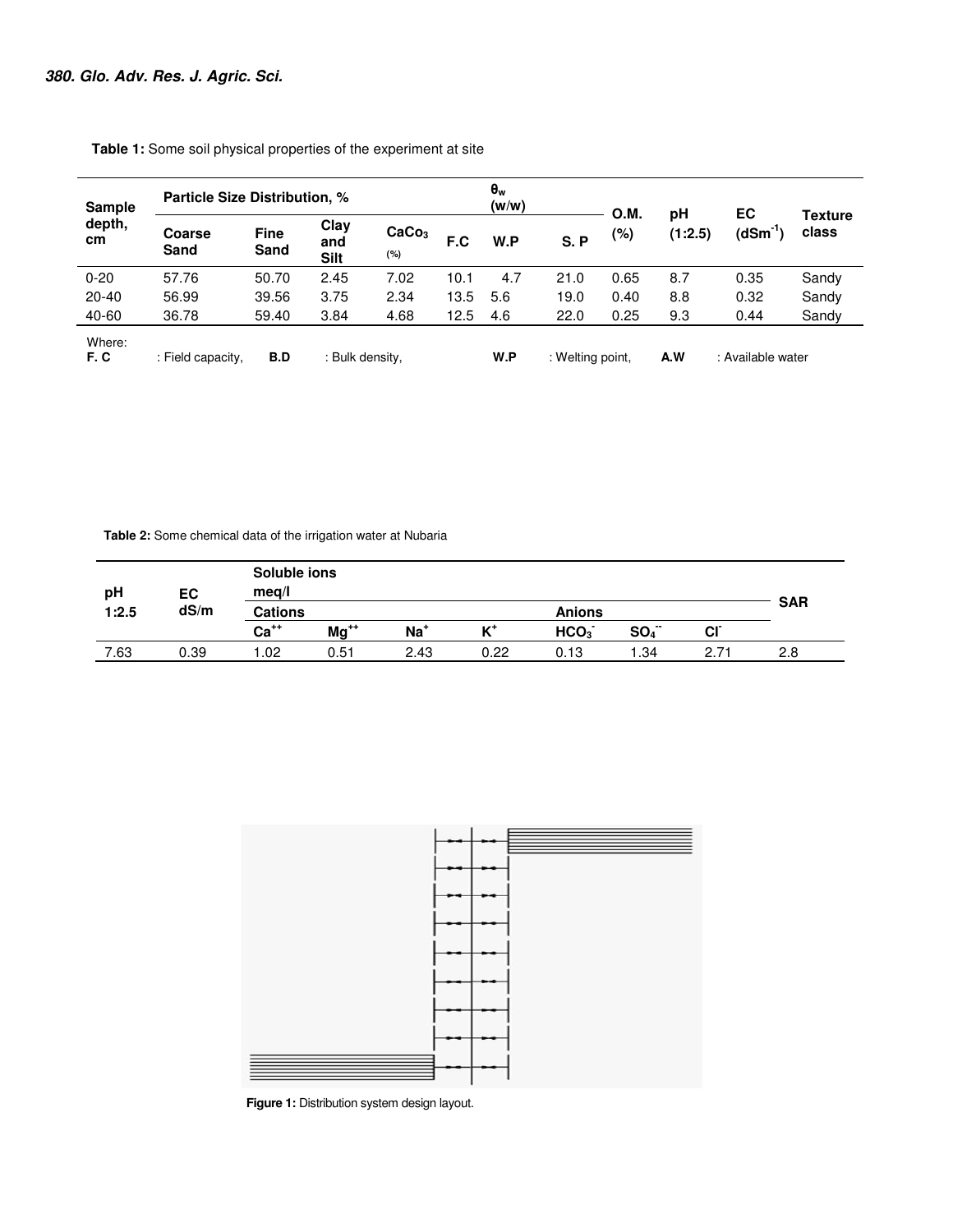**Table 3:** General specifications of the experimental treatments

| Crop                                  |                                  |              |                                  |  |  |  |  |
|---------------------------------------|----------------------------------|--------------|----------------------------------|--|--|--|--|
| Sesame (Shndweel 3 Variety)           |                                  |              |                                  |  |  |  |  |
| <b>Emitter types</b>                  |                                  |              |                                  |  |  |  |  |
| On-Line                               |                                  | Built-in     |                                  |  |  |  |  |
| Discharge                             | Operating pressure               | Discharge    | Operating pressure               |  |  |  |  |
| $4$ (l/hr)                            | 1 (bar)                          | 4 ( $I/hr$ ) | 1 (bar)                          |  |  |  |  |
| Irrigation rates                      |                                  |              |                                  |  |  |  |  |
| $IR1 = 50\%$ (Etc)                    | $IR2 = 75% (Etc)$                |              | $IR3 = 100\%$ (Etc)              |  |  |  |  |
| 1302 ( $m^3$ fed <sup>-1</sup> )      | 1736 ( $m^3$ fed <sup>-1</sup> ) |              | 2710 ( $m^3$ fed <sup>-1</sup> ) |  |  |  |  |
| Fertilization levels (Poultry manure) |                                  |              |                                  |  |  |  |  |
| PM <sub>1</sub>                       | PM <sub>2</sub>                  |              | PM <sub>3</sub>                  |  |  |  |  |
| 1 (ton fed $-1$ )                     | 2 (ton fed $^{-1}$ )             |              | 4 (ton fed <sup>-1</sup> )       |  |  |  |  |

 **Table 4:** Chemical analysis of poultry manure

| <b>Particulars</b>            | Poultry manure |
|-------------------------------|----------------|
| N content $(\%)$              | 2.60           |
| P content $(\%)$              | 1.38           |
| K content $(\%)$              | 1.29           |
| p H (1:2 solid water extract) | 7.31           |
| C: N ratio                    | 12.2           |
|                               |                |

extracted solution was injected to irrigation water using 1.5" venturi tube.

 $\overline{a}$ 

#### **Irrigation treatments**

Three irrigation rates were 100, 80, and 60 % of ETc (2710, 1736 and 1302 m3/fed) ( $IR_3$ ,  $IR_2$  and  $IR_1$ ).

#### **Measurements**

## **1. Emitters clogging**

To estimate the emitter flow rate cans and a stopwatch were used. Nine emitters for each lateral had been chosen to be evaluated by calculating their clogging ratio at the beginning and at the end of the growing season. Three emitters at the beginning, three at middle and three at the end of the lateral were tested for flow rate.

Clogging ratio was calculated using the following equations (El-Berry et al., 2003)**:**

| $CR = (1 - E) \times 100$ |                                                        |       |  |  |  |
|---------------------------|--------------------------------------------------------|-------|--|--|--|
| where:                    |                                                        |       |  |  |  |
| Е                         | $=$ the emitter discharge efficiency,                  | (%)   |  |  |  |
| qu                        | $=$ emitter discharge, at the end of the growing       |       |  |  |  |
|                           | season                                                 | (L/h) |  |  |  |
| $q_{n}$                   | $=$ emitter discharge, at the beginning of the growing |       |  |  |  |
|                           | season                                                 | (L/h) |  |  |  |
| CR                        | $=$ the emitter clogging ratio,                        | (%)   |  |  |  |

### **2. Total yield of plant:**

The total yield of each treatment as determined using a frame  $1m \times 1m$  size. The frame was placed randomly and the sesame plants within the frame were weighted.

#### **3. Water use efficiency (WUE):**

This terminology refers to corn yield/ cubic meter of irrigation water (kg  $m^{-3}$ ). It was calculated according to Israelsen and Hansen (1962) as follows: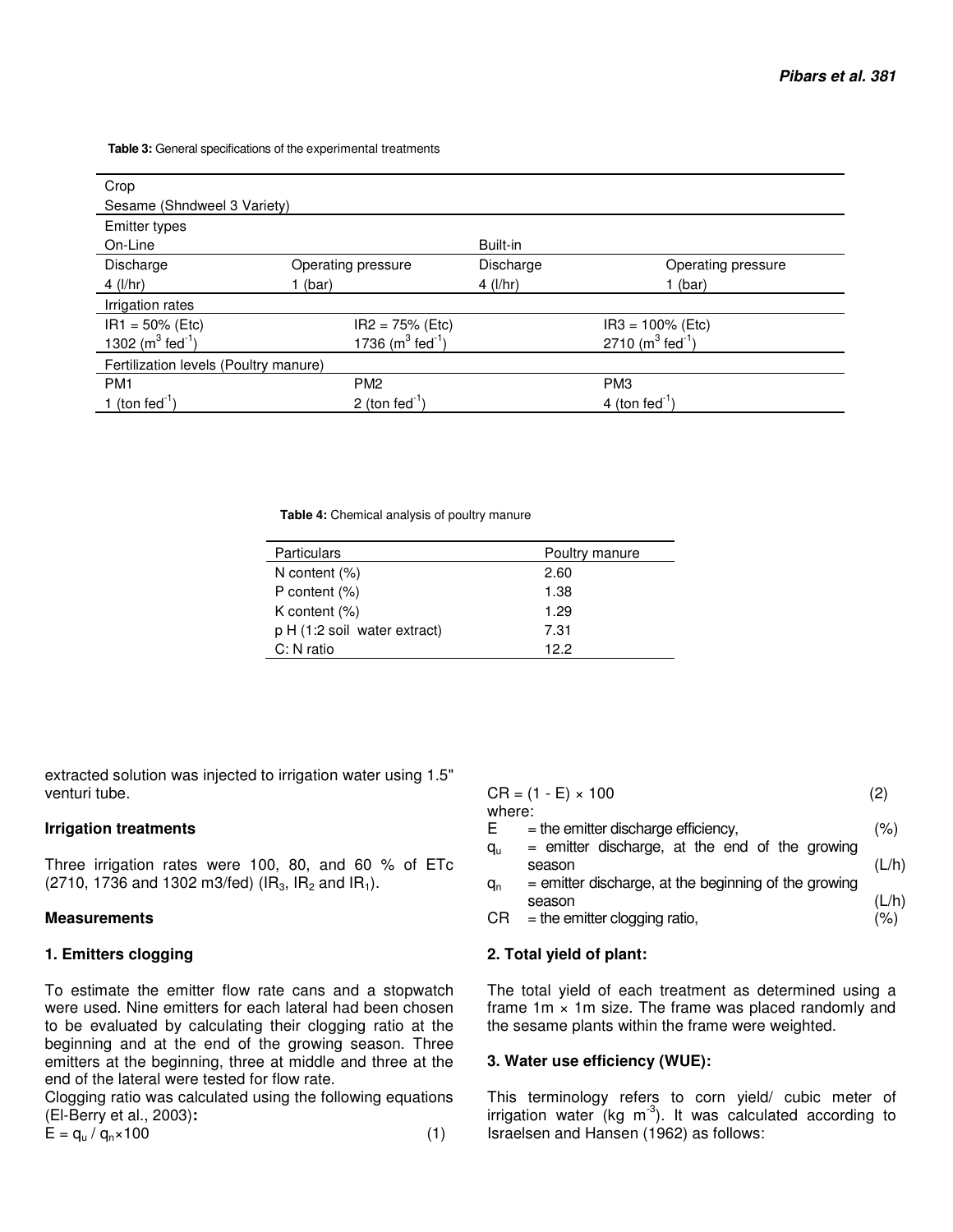$WUE = Y/W$  (3) Where: WU E<br>Y  $=$  water use efficiency (Kg  $m^{-3}$ ). and  $W =$  total water applied  $(m^3)$ .

## **4. Fertilizer use Efficiency (FUE):**

This terminology refers to the production of crop yield / kilogram of  $P_2O_5$ . It was calculated according to Israelsen and Hansen (1962), as follows:

$$
FUE = Y / PM
$$
 (4)

where:

- FU E  $=$  Fertilizers use efficiency  $(Kg$  seeds  $kg^{-1}PM$ ),
- PM = Amount of Poultry manure (kg PM fed.<sup>-1</sup>). applied

## **5. Statistical analysis**

All data collected were statistically analyzed as a split-split plot design with three replications using analysis of variance to evaluate main and interaction effects as described by Snedecor and Chocran, (1980). Means among treatments were compared using Least Significant Difference (LSD) at  $P = 0.05$  probability.

## **RESULTS AND DISCUSSION**

Figures (2, 3 and 4) indicated that all the studied parameters i.e. (seed yield) in kg fed.-1 and efficiency of both water (Kg seeds yieldm<sup>-3</sup> of water) and fertilizers (Kg seeds Kg<sup>-1</sup>F.) increased with increasing the applied organic fertilizers from 1 to 4tonorganic fertilizers fed.<sup>-1</sup>. It is obvious that values of the studied parameters varied with the irrigation regimes and the dripper types used.

## **1. Seed yield**

Data in Figure (2) showed the effect of irrigation water treatments, fertigation treatments and dripper types on seed yields of sesame crop. Results indicated that the highest grains yield value was 533kg fed.<sup>1</sup> observed under on-line emitter using 80% of the  $ET_c$  and 4tonPoultry manurefed.<sup>-1</sup>. Meanwhile, the lowest value was 146 obtained with 60% of the irrigation water requirements and1 ton Poultry manurefed.<sup>-1</sup> under built-in emitter.

the highest value of seed yield was achieved by using fertigation technique under 4 ton Poultry manure /fed. but

the statistical analysis indicated that no significant deference was achieved between 4 and 2 ton Poultry manure /fed. PM, in the grain yield, this means saving 50% from organic fertilizer.

 $Y =$  total grains yield  $(Kg$  seeds fed.<sup>-1</sup>), appropriate for sesame yield production under drought In general, it can be concluded that on line emitter is conditions. This may be attributing of the good distribution of water and nutrients through the active root zone. Also, it can be noticed that maximum sesame was observed by using the irrigation water amount equal to 80% of actual evapotranspiration. This may be due to the arid condition prevailing in the area. Therefore, lake in available water caused water stress that effect plant growth, plant physiological processes and consequently crop productivity (Rivero et al., 2007; Farouq, et al 2009 and Ali, et al. 2011).

## **2. Water use Efficiency**

Figure (3) showed the effect of irrigation treatment on water use efficiency under dripper types. Data indicated that the highest value of water use efficiency (WUE) was 0.307 kg seeds m<sup>-3</sup> obtained under on-line emitter at 80% of Et<sub>c</sub>. meanwhile, the lowest value was 0.1kg seeds  $m<sup>-3</sup>$ was obtained by 100% of  $ET_c$  under built-in emitter.

Figure (3) illustrates the main effects of emitter type, irrigation treatments and organic fertilizers treatments on WUE. The three parameters have significant effect on the 5% level on WUE. According to WUE values obtained the studied parameters could be written in the following ascending orders: built-in emitter< on-line emitter, IR3<  $IR_1$ <  $IR_2$  and  $PM_3$ <PM<sub>2</sub><PM<sub>1</sub>. Data obtained could be due to the effects of the following reasons on yield:

• Increasing fertilizers concentration increase drippers clogging and vice versa, and

• Increasing irrigation treatments to some extent increases yield and decreases drippers clogging.(Tayel et.al., 2010)

## **3. Fertilizers Use Efficiency:**

Data on hand show the emitter type, irrigation treatments and organic fertilizer treatment all have significant effects on FUE on the 5% level. According to the values of FUE, the parameters under investigation could be put in the following ascending orders: on- line emitter < built-in emitter,  $IR_{3}$ <  $IR_{1}$  <  $IR_{2}$  and  $PM_{3}$  <  $PM_{2}$  <  $PM_{1}$ .

Reasons for this have been previously discussed under yield and water use efficiency. Figure (4) indicated that the highest value of fertilizer use efficiency (FUE) was 0.39 kg seeds /kg F. obtained under on-line emitter by using 80% of the  $ET_c$  and 1000 Kg F.fed<sup>-1</sup>..Mean while, the lowest value was 0.074 kg yield  $kgF^{-1}$ , obtained by using 60% of  $ET_c$  and 1000 KgFfed.<sup>-1</sup>using built-in emitter.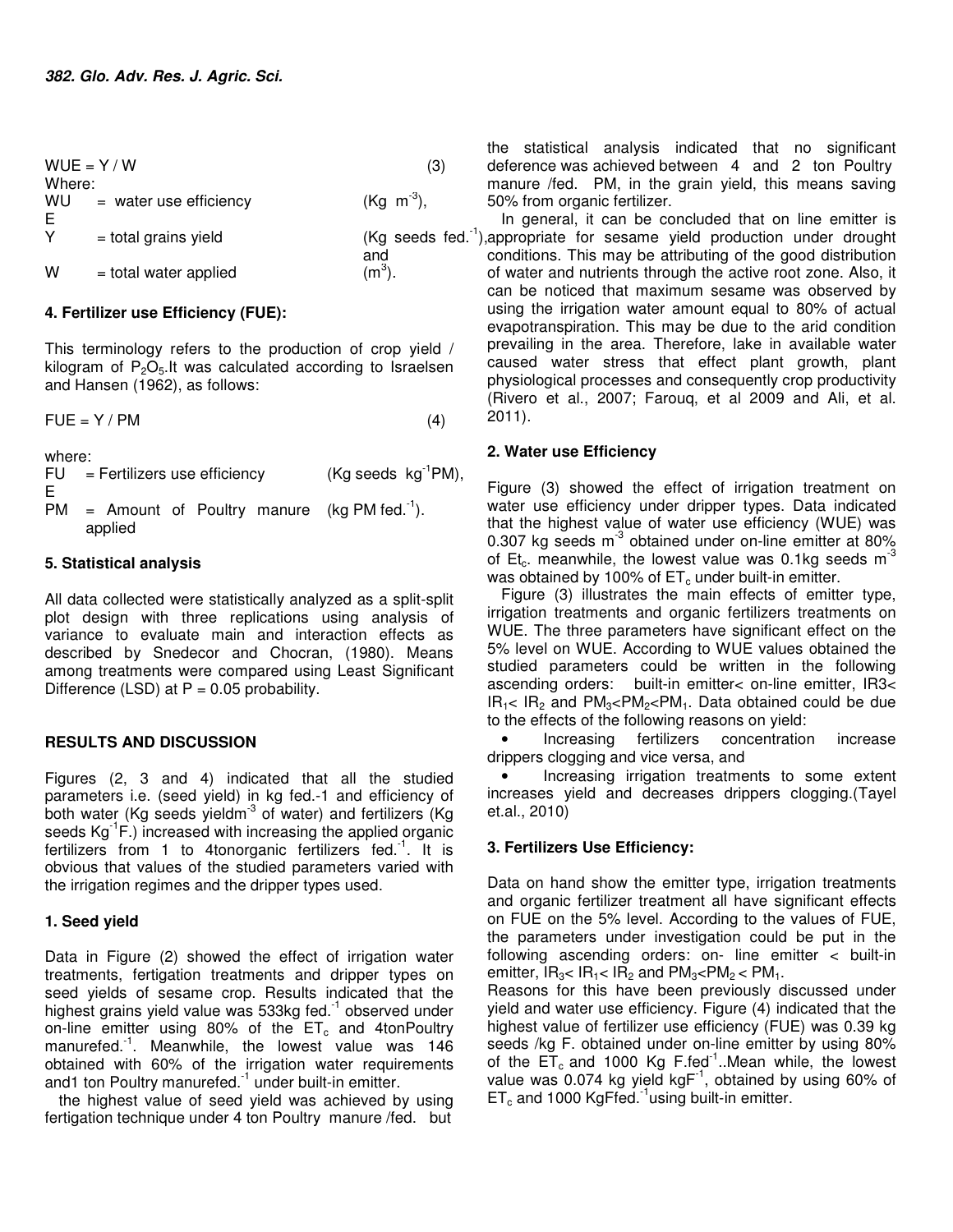

 **Figure 1:** Effect of dripper type, Irrigation treatments and Fertilization Treatments on seed yield (kg/fed.) of sesame.



Figure 2: Effect of dripper type, Irrigation treatments and Fertilization Treatments on W U E (kg seed /m<sup>3</sup> of irrigation water) of sesame.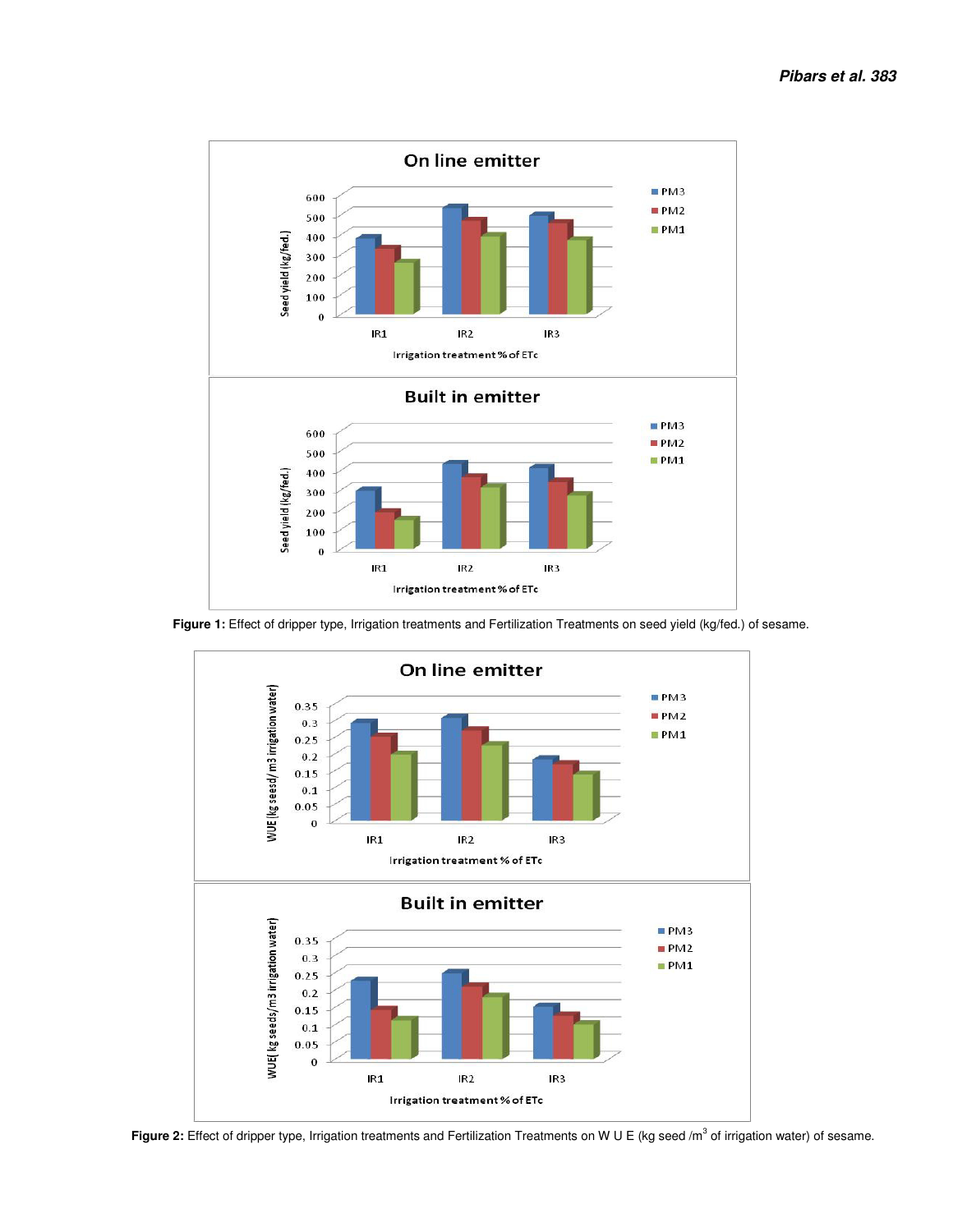

 **Figure 3:** Effect of dripper type, Irrigation treatments and Fertilization Treatments on F U E (kg seed /kg fertilizer) of sesame



 **Figure 4:** Effect of dripper type, Irrigation treatments and Fertilization Treatments on emitter clogging ratio (%).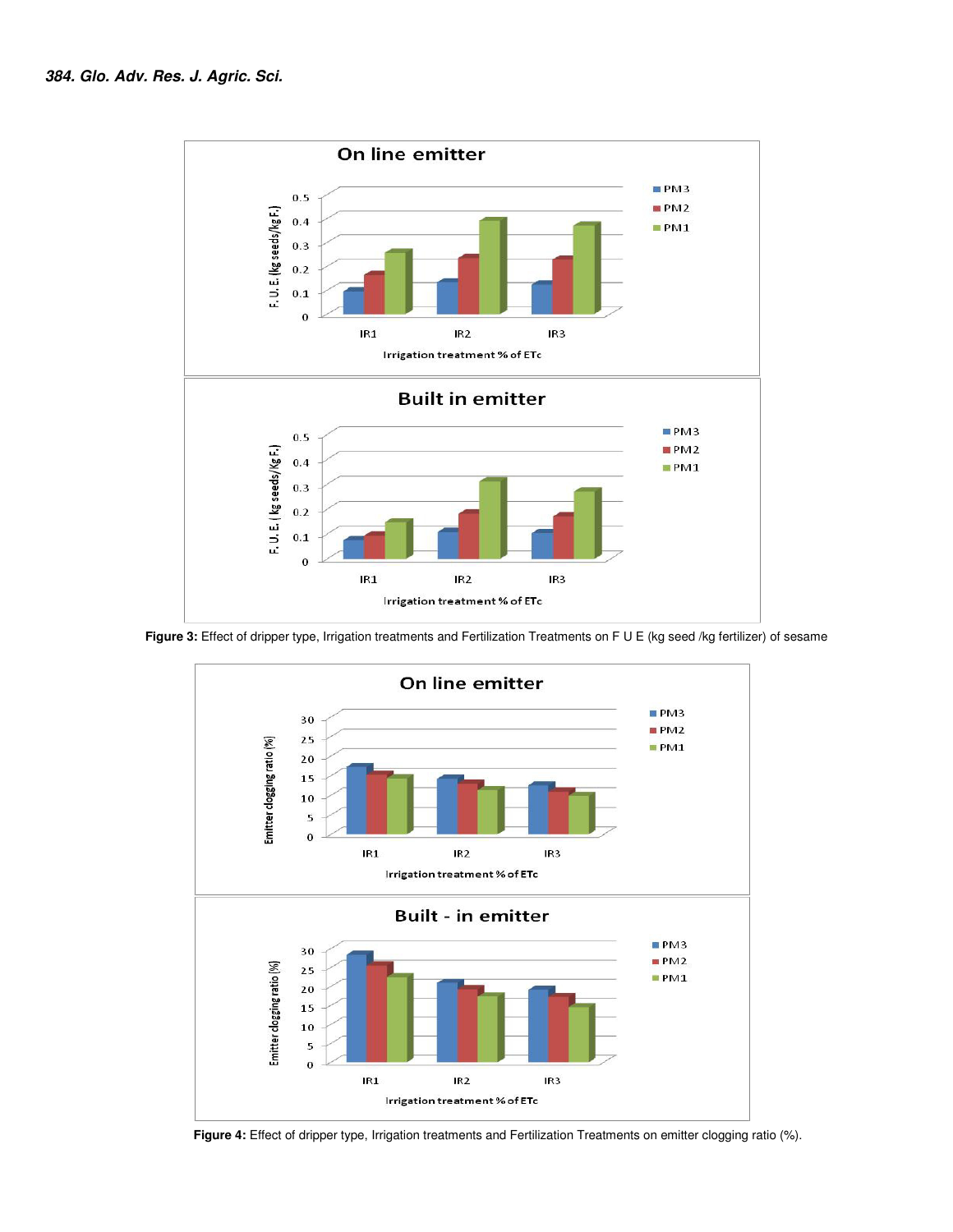#### **4. Emitters clogging:**

The results show that, Emitter clogging increased with increasing organic fertilizers application, and decreasing the irrigation rate. The maximum and minimum values of clogging percent are (28.3 %) and (9.83 %) under the condition of (built-in emitters×IR1  $\times$  PM<sub>3</sub>), (on-line emitters  $\times$ IR<sub>3</sub>×PM<sub>1</sub>), respectively. According to clogging percent emitters used could be written in the following ascending order on-line emitters < built-in emitters.

This may be due to the on-line emitters, suspending solids will deposit in the "depositing pone", thus avoiding clogging other small-section channels. In the built-in emitter, a few suspending solids will congregate and adhere to out-edge of every channel corner, which indicates that this emitter will be clogged with the increase of particle size and concentration of suspending solids (Wei Qingsong et .al., 2008).

According to clogging percent, irrigation treatments could be written in the following ascending order:  $IR<sub>3</sub>$  (100% of  $ET_c$ ) <  $IR_2$  (80 % of  $ET_c$ ) <  $IR_1$  (60% of  $ET_c$ ). Difference in clogging percent between any two irrigation treatments is significant on the 5% level. This is due to that emitters are more flushed in the opposite of the sequence mentioned before. The obtained data show that increasing the amount of the applied organic fertilizer from 1  $(PM_1)$  to 4ton/fed. (PM3) increased the clogging percent under all irrigation treatments and the two emitters used. A cording to clogging percent, the following ascending order illustrates the role of nitrogen treatments:  $PM_1 < PM_2 < PM_3$ .

This could be explained on the basis that increasing organic fertilizers content will increase the amount of Calcium that will precipitate within the emitters and in their narrow openings after water evaporation, especially in the form of  $CO_3^-$  and  $SO_4^-$ . In conclusion, it is obvious that the problem of emitter clogging increased with increasing fertilizers application, and decreasing the irrigation rate.(Mohamed Yousif Tayel et .al., 2013).

#### **CONCLUSION**

The presented study concerned fertigation using organic manure as an alternative of mineral fertilizers and its effect on drip irrigation system performance and sesame yield productivity. Experiments investigated the effect of two emitter types on-line emitter and built-in emitter ; three rates of irrigation 50, 75; 100% of  $ET_c$  (IR1, IR2; IR3); three levels of organic fertilizer(Poultry manure) 1, 2; 4 ton fed<sup>-1</sup> (PM1, PM2; PM3) on sesame yield, water use efficiency (WUE) , fertilizer use efficiency (NUE) and emitter clogging ratio .The results showed that:

1. The highest and the lowest sesame yield (533and 146kg fed-1.) was obtained with treatment on-line emitter  $xIR_2x$  PM<sub>3</sub> and built-in emitter  $xIR_1x$  PM<sub>1</sub>, respectively.

2. The highest value of seed yield was achieved by using fertigation technique under 4 ton Poultry manure /fed. but the statistical analysis indicated that no significant deference was achieved between 4 and 2 ton Poultry manure /fed. PM, in the grain yield, this means saving 50% from organic fertilizer.

3. The maximum value of WUE was 0.307 kg seeds m<sup>-3</sup> of irrigation water as recorded with the treatment online emitter x  $IR<sub>2</sub>$  x PM<sub>3</sub>, while the minimum value was 0.1 kg seeds  $m<sup>-3</sup>$  of irrigation water as recorded with the treatment built-in emitter x  $IR_3$  x  $PM_1$ .<br>4. The maximum value of FI

The maximum value of FUE in kg seeds kg 1 organic fertilizer was 0.39 and the minimum ones 0.074 in the following interactions between on-line emitter  $x \, \text{IR}_2 \, x$ PM<sub>1</sub>and built-in emitter x  $IR_1$  x PM<sub>3</sub>, respectively.

5. Emitter clogging increased with increasing organic fertilizer application, and decreasing the irrigation treatments. The maximum and minimum values of clogging percent are (28.3 and 9.83) under the condition of(built-in emitter x  $IR_1$  x PM<sub>3</sub>) and(on-line emitter x  $IR_3$  x PM<sub>1</sub>), respectively. According to clogging percent emitters, irrigation and fertilizers treatments used could be written in the following ascending orders on line emitter<built in emitter,  $IR_{3}$ <  $IR_{2}$  k  $IR_{1}$  and  $PM_{1}$  <  $PM_{2}$  k  $PM_{3}$ , respectively.

#### **REFERENCES**

- Afolayan SO, Oengbe K, Lateef SA, Akintola OA, Oladele OJ (2014). Response of tomato (Lycopersicium ,Lycopersiciun,CVUC82B) to drip irrigation and planting conditions. African journal of Agriculture Research. 1543-1549.
- Ali Z, Basra SMA, Munir H, Mahmood A, Yousaf S (2011). Mitigation of drought stress in maize by natural and synthetic growth .Turk. J. Agric. For., 34(2010): 59-73.
- Ayeni LS, Adetunji (2010) Integrated application of poultry manure and mineral fertilizer on soil chemical properties, Nutrient Uptake, yield and growth components of maize, Nature and Science. 2010;8(1):60-67.
- Ayeni LS, Omole O, Adeleye EA, Ojeniyi SO (2010). Comparative effect of poultry manure and mineral fertilizer on yield and nutrient uptake of tomato in transitional Zone of Nigeria. Science and Nature. 2010;8(2):50-54.
- Cassel SF, Sharmasakar S, Miller SD, Vance GF, Zhang R (2001). Assessment of drip and flood irrigation on water and fertilizer use efficiencies for sugar beets. Agric Water Manage. **46:** 241.
- Dudley LM, Ben-Gal A, Lazarovitch N (2008). Drainage water reuse: biological, physical, and technological considerations for system management, J. Environ. Qual., 37, 25–35, 2008
- Dupont M, Hurkman WJ, Vencel WH, Tanaka C, Kothori KM, Chungo K, Altenbach SB (2006). Protein accumulation and composition in wheat grains: Effect of mineral nutrients and high temperature. Europ. J. Agron., 29: 96-107.
- El-Berry AM, Bakeer GA, Al-Weshali AM (2003**).** Theeffect of water quality and aperture size on clogging of emitters. http://afeid.montpellier.cemagref.fr/Mpl2003/AtelierTechno/Atelier
- El-Shawadfy M (2008). Influence of different irrigation systems and treatments on productivity and fruit quality of some bean varieties. M. Sc. thesis, Fac. of agric., Ain Shams Univ.
- Farouq M, Wahid A, Kobayashi N, Fujita D, Basra SMA (2009). Plant drought stress, effects, mechanisms and management. Agron. Sustain. Dev., 29: 185-212.